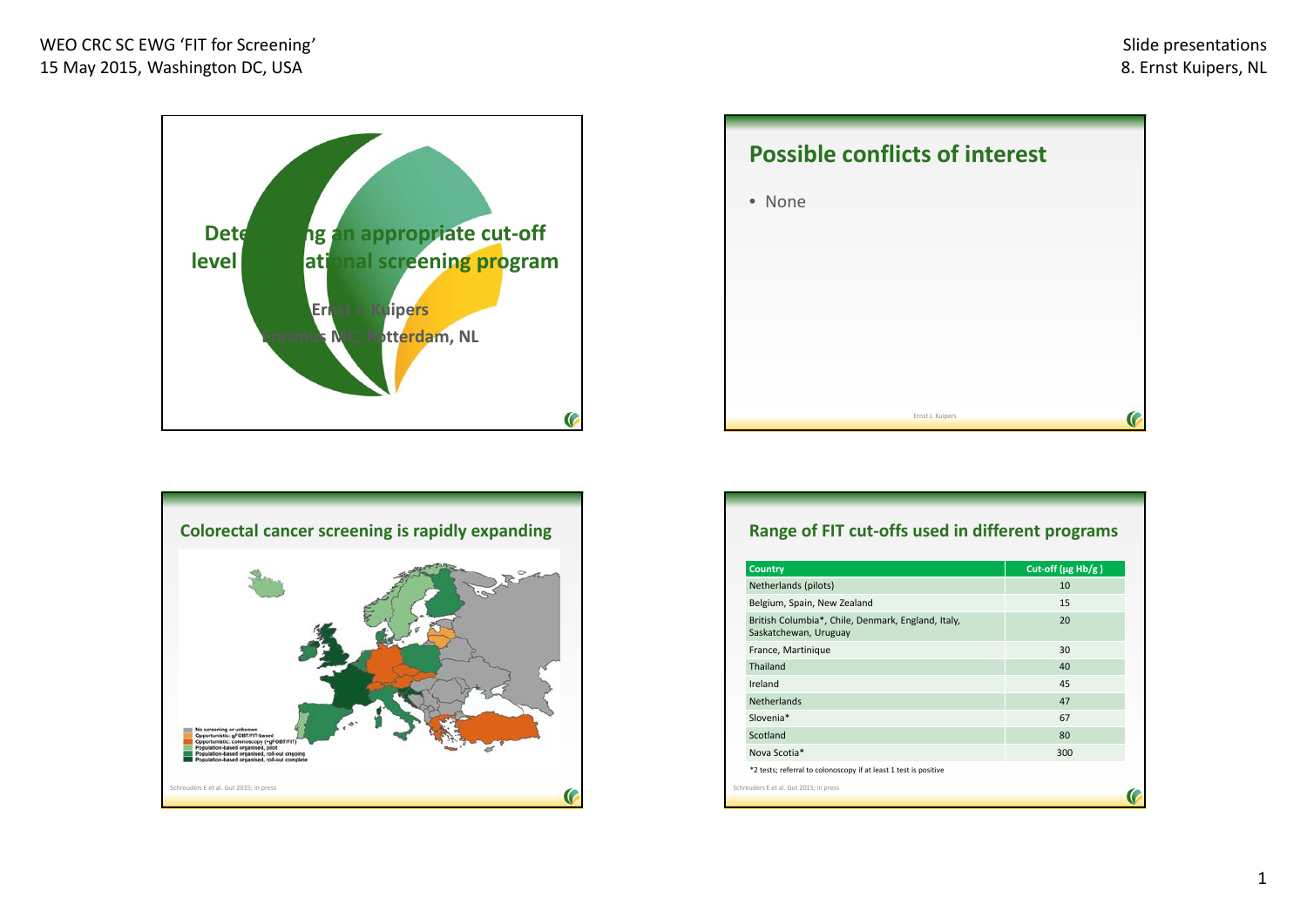|                   | <b>NN Screen</b> | <b>NN Scope</b> |
|-------------------|------------------|-----------------|
| gFOBT             | 84               | 2.2             |
| $FIT^{10}$        | 31               | 2.4             |
| FIT <sup>15</sup> | 37               | 2.0             |
| FIT <sup>20</sup> | 41               | 1.9             |
| FIT <sup>25</sup> | 43               | 1.8             |
| $FIT^{30}$        | 43               | 1.7             |
| FIT <sup>35</sup> | 46               | 1.6             |
| $FIT^{40}$        | 49               | 1.6             |
|                   |                  |                 |
|                   |                  |                 |
|                   |                  |                 |

### **What determines an appropriate cut‐off level?**

- Selection of specific cut-off does not influence:
	- uptake of screening

•

•

•

- numbers of FIT tests, lab activities, costs of primary screening, etc
- Increase of cut-off is associated with:
	- lower colonoscopy demand
	- higher PPV; i.e. lower number‐needed‐to‐scope to detect advanced neoplasia
- This comes at a price:
	- higher miss rate of advanced neoplasia
	- potentially the need for <sup>a</sup> shorter screening interval



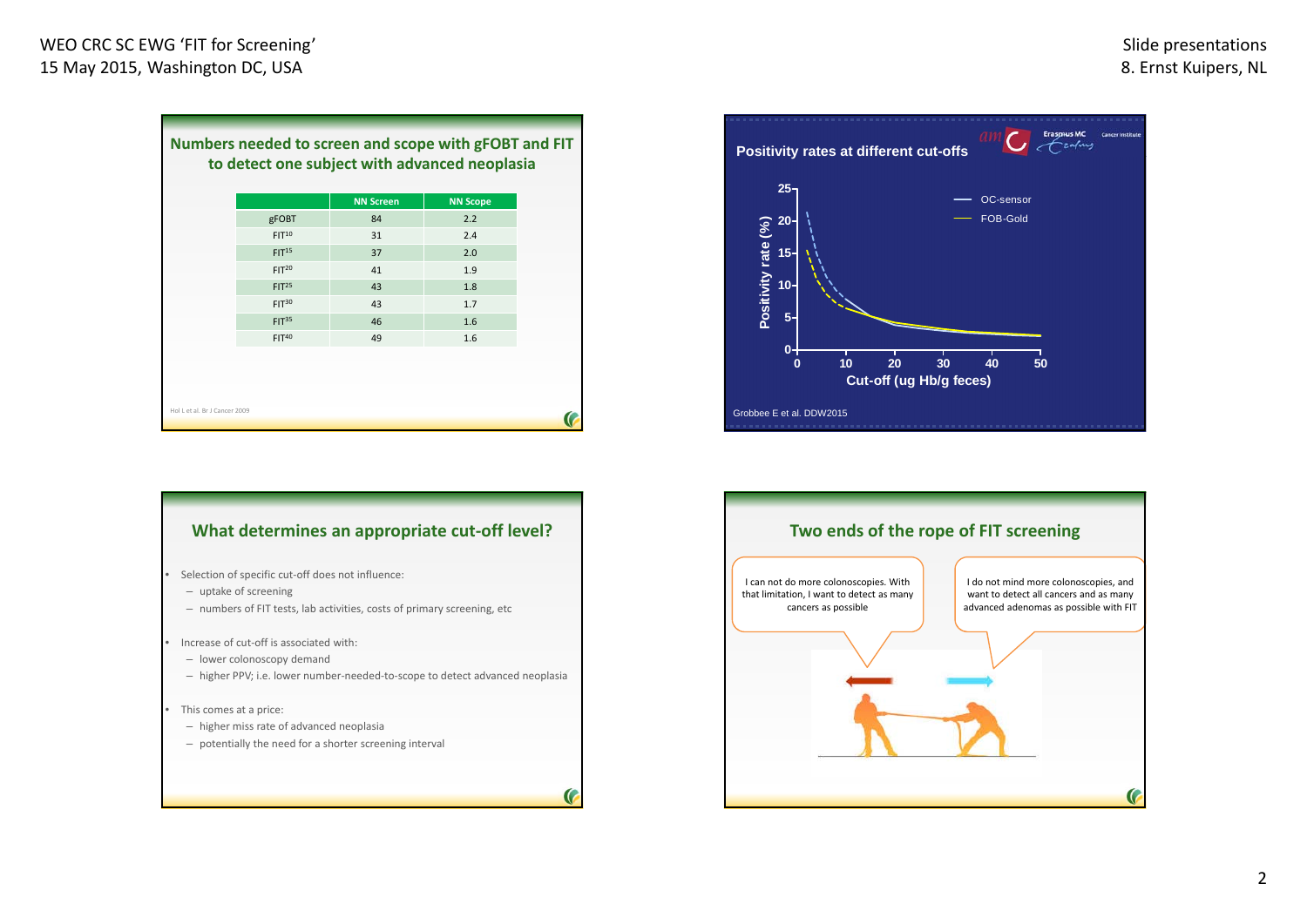

|                    | <b>Pilots</b> | <b>National program</b><br>1st phase<br>cut-off 15 $\mu$ g Hb/g |
|--------------------|---------------|-----------------------------------------------------------------|
| Participation (%)  | $50 - 62$     | 68                                                              |
| FIT positivity (%) | 6.4           | 12.0                                                            |
| Detection of CRC*  | 4.5           | 5.9                                                             |
| Detection of AN*   | 28.3          | 36.2                                                            |
| PPV for CRC (%)    | 8.2           | 6.7                                                             |
| PPV for AN (%)     | 51.6          | 40.2                                                            |
| NN Scope for AN    | 1.8           | 2.5                                                             |



|                                                                   | <b>Pilots</b> | FIT positivity and detection rates in the Netherlands<br><b>National program</b><br>1st phase<br>cut-off 15 $\mu$ g Hb/g | <b>National program</b><br>2nd phase<br>Cut-off 47 $\mu$ g Hb/g |
|-------------------------------------------------------------------|---------------|--------------------------------------------------------------------------------------------------------------------------|-----------------------------------------------------------------|
| Participation (%)                                                 | $50 - 62$     | 68                                                                                                                       | 72                                                              |
| FIT positivity (%)                                                | 6.4           | 12.0                                                                                                                     | 7.2                                                             |
| Detection of CRC*                                                 | 4.5           | 5.9                                                                                                                      | 5.0                                                             |
| Detection of AN*                                                  | 28.3          | 36.2                                                                                                                     | 25.4                                                            |
| PPV for CRC (%)                                                   | 8.2           | 6.7                                                                                                                      | 9.5                                                             |
| PPV for AN (%)                                                    | 51.6          | 40.2                                                                                                                     | 48.1                                                            |
| NN Scope for AN                                                   | 1.8           | 2.5                                                                                                                      | 2.1                                                             |
| *N per 1000 screened                                              |               |                                                                                                                          |                                                                 |
| Penning C et al. In preparation; results of first 638.935 invited |               |                                                                                                                          |                                                                 |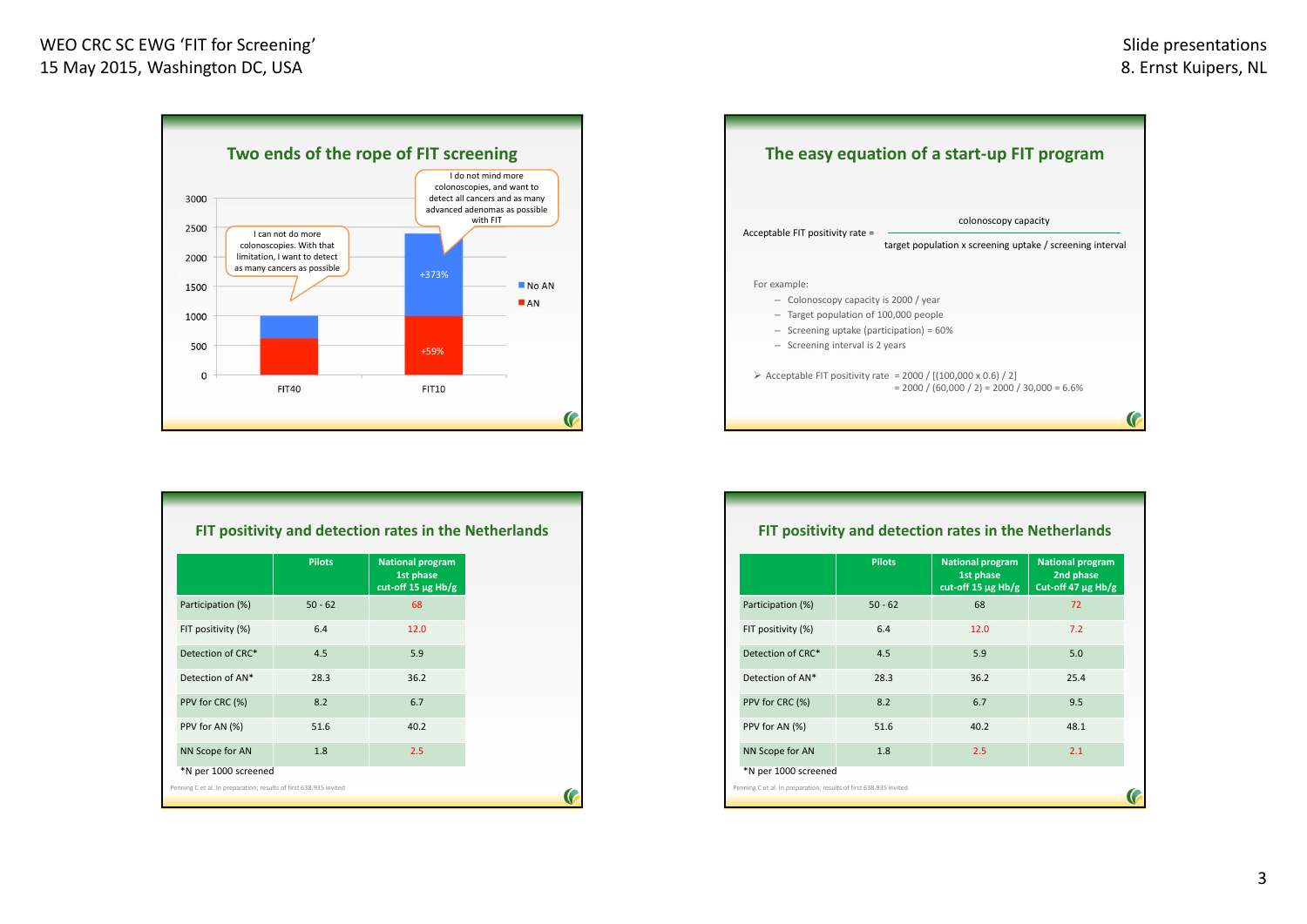## WEO CRC SC EWG 'FIT for Screening' 15 May 2015, Washington DC, USA









### 4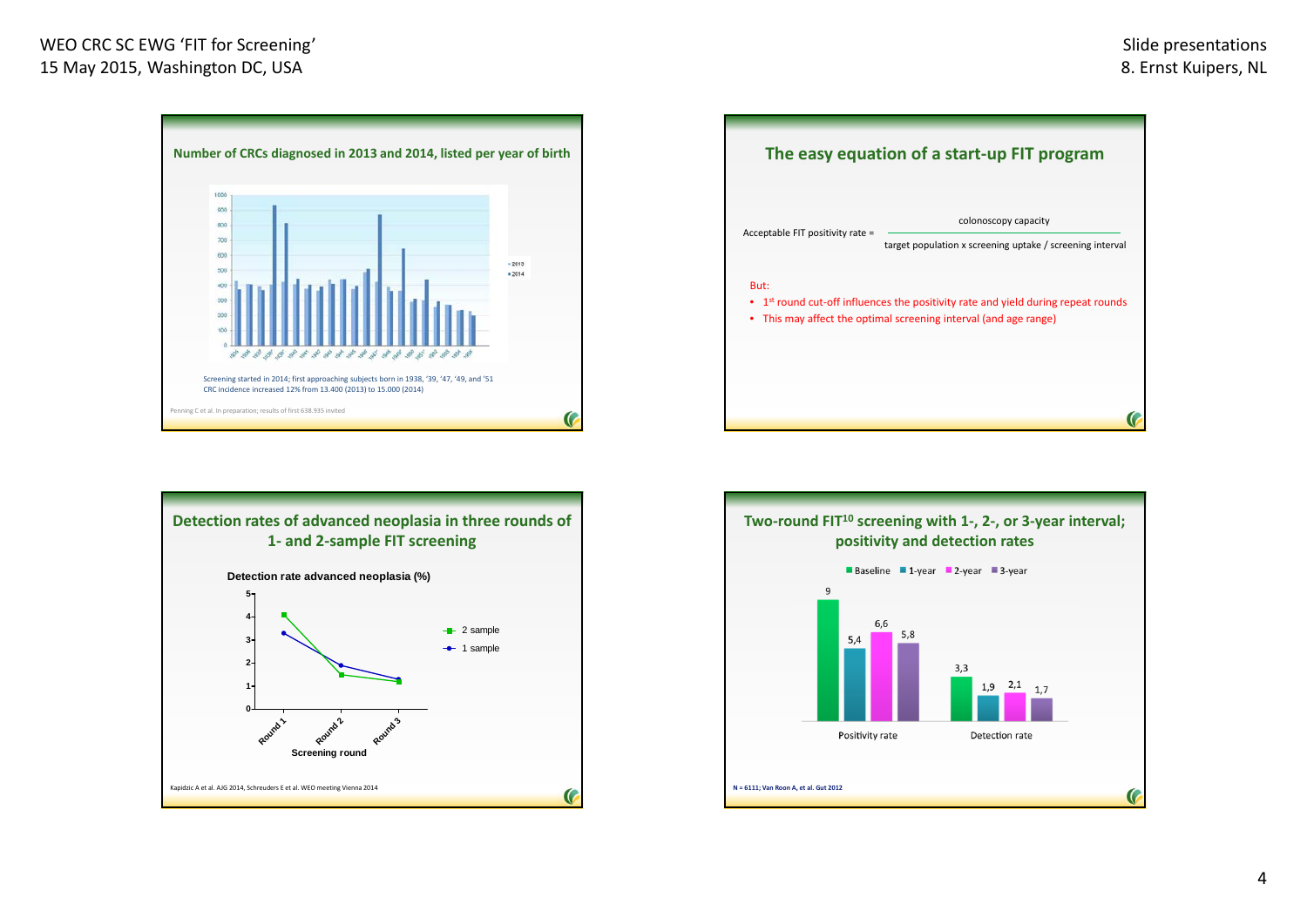



### **Conclusions**

- Modeling data and pilot studies suggest that the most efficient approach during the steady state phase of <sup>a</sup> screening program is:
	- use of <sup>a</sup> low cut‐off
	- adjustment of screening interval
- Future studies have to demonstrate whether this can be further optimized, such as by:
	- adjustment of the target age range
	- initial 2‐FIT screening at low cut‐off